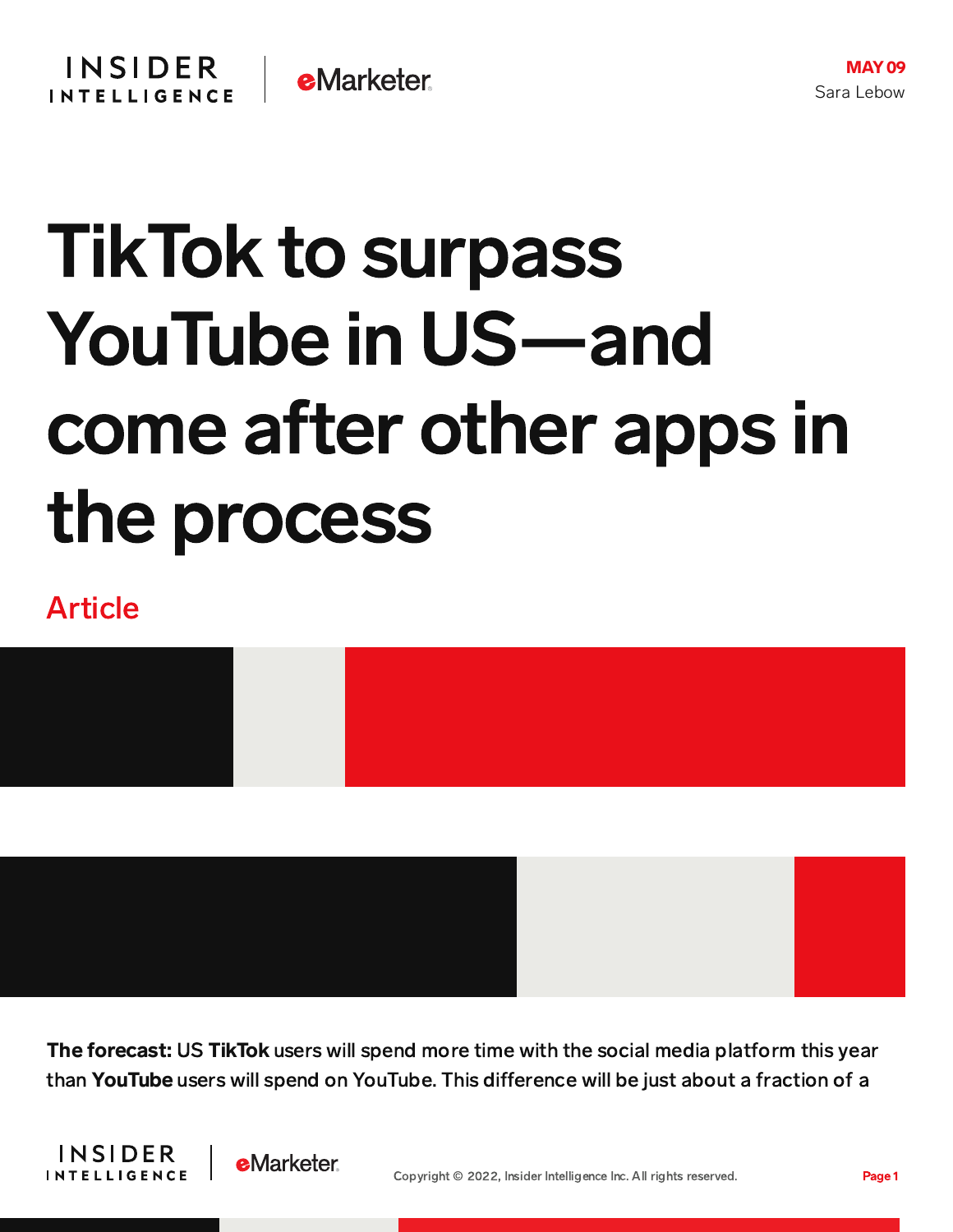minute but will expand in years to come.

## Dive deeper:

- Time spent scrolling through TikTok has been growing fast, and the app is notorious for pulling users in. In 2020, the platform shot past Facebook and Instagram, with users spending 38.6 minutes on TikTok, 4 minutes more than Facebook's 34.6 minutes, despite the social network seeing peek use.
- Time spent with Facebook is now decreasing, and TikTok is targeting YouTube. The ByteDance-owned app rolled out 3-minute videos last year, then 5-minute videos a few months later. And in February, the app took a clear step toward long-form content with the introduction of 10-minute videos.
- Over 40% of Gen Z spends more than 3 hours a day on TikTok, per Joy Ventures and getWizer. While that figure may sound incredible, around the same proportion of Gen Z spends more than 3 hours with YouTube, meaning social media addiction is not just a TikTokspecific problem.
- Platforms are copying TikTok. TikTok is copying back. Instagram and YouTube are trying to take on TikTok's short-form dominance with Reels and Shorts, respectively. Meanwhile, TikTok is looking to other competitors, including Twitter with the introduction of a Repost function, Snapchat and Instagram with Stories, and Twitch with desktop livestreaming software.



Note: includes advertising that appears on desktop and laptop computers as well as mobile phones, tablets, and other internet-connected devices, and includes all the various formats of advertising on those platforms; net ad revenues after companies pay traffic acquisition costs (TAC) to partner sites Source: eMarketer, March 2022

eMarketer | InsiderIntelligence.com

27419